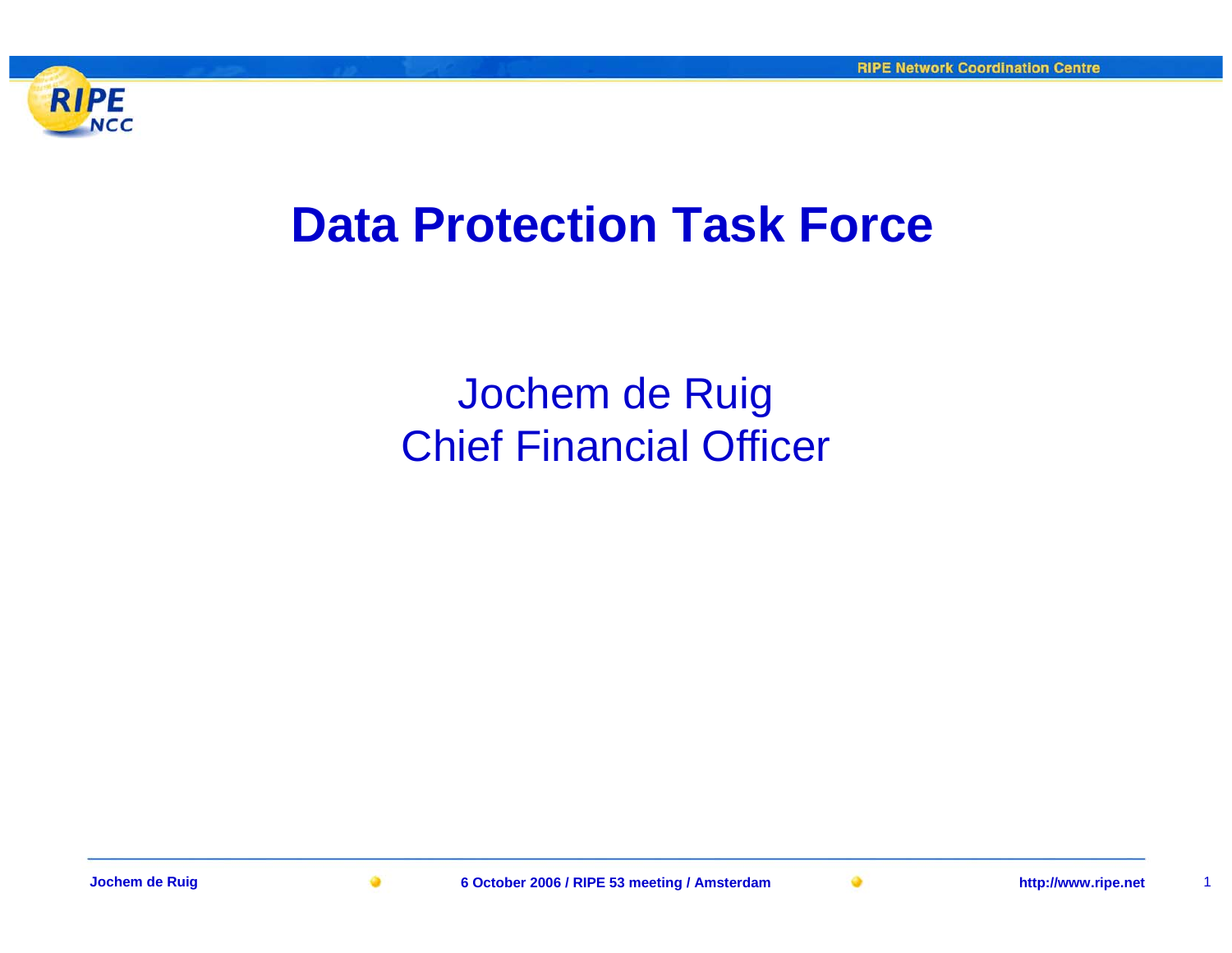# **RIPE Current Data protection issues**

- $\bullet$ No RIPE Database Terms and Conditions for usage
- $\bullet$  No "protection" of Personal contact data in RIPE DB
	- Individuals are not notified of publication of contact information
	- No audit or control procedure on data
	- Personal contact data cannot be amended/changed/removed by RIPE NCC
- $\bullet$ No RIPE NCC privacy statement
- •Several different copyrights statements
- $\bullet$ Several Acceptable Use Policies (AUPs) signed
- •Mirroring outside EU
- •Conflict of interest between LEAs and DP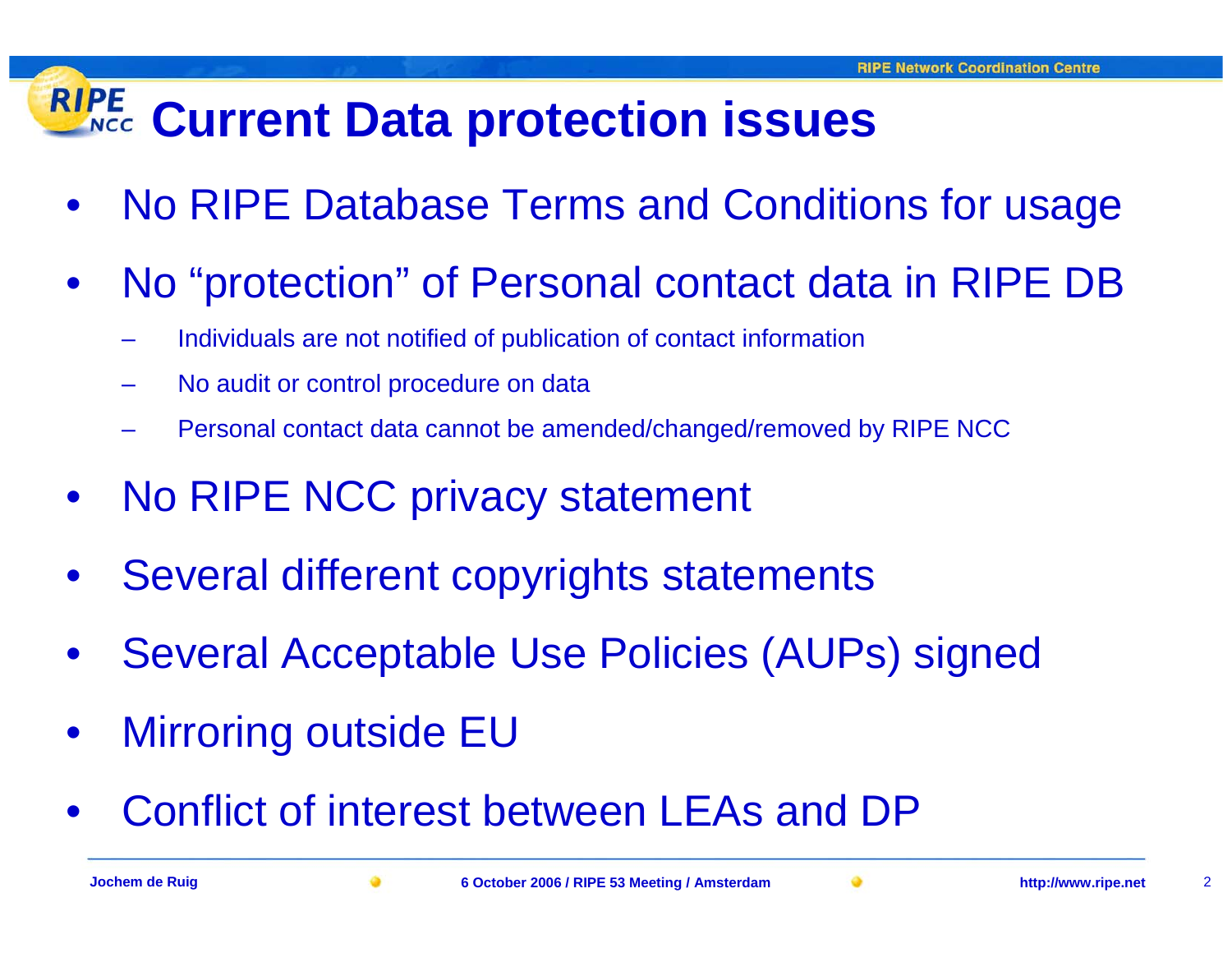# **RIPE Thoughts for future improvements**

"To comply with Data Protection regulation"

- $\bullet$ RIPE Database Terms and Conditions for usage
- $\bullet$  Protection of Personal contact data in RIPE DB
	- Notify individuals of publication of contact information
	- Set up feasible audit or control procedure on data
	- Develop policy to change/amend/remove by the RIPE NCC
- $\bullet$ RIPE NCC privacy statement
- $\bullet$ Merge different copyrights statements
- •Revise Acceptable Use Policy (AUPs) and re-sign
- $\bullet$ More strict policy on mirroring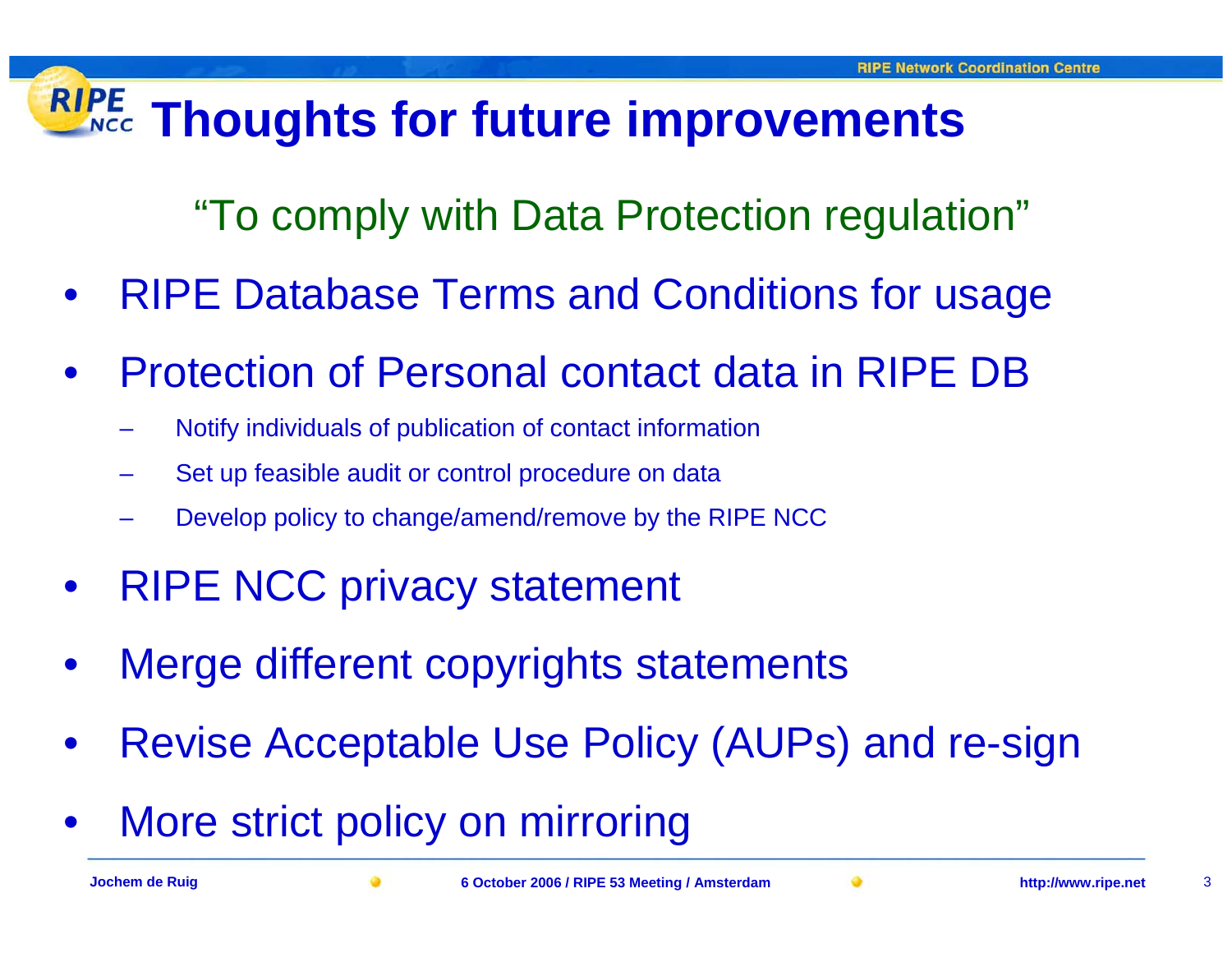#### **RIPE Data protection Task Force I NCC**

- • Issues at hand:
	- –Purpose of the DB, currently "Agreed internet purposes"
	- Set up Terms and Conditions for DB structure for DP
	- Procedure to audit the data collection (remove/change data)
	- Determine AUP terms and conditions
	- Mirroring issues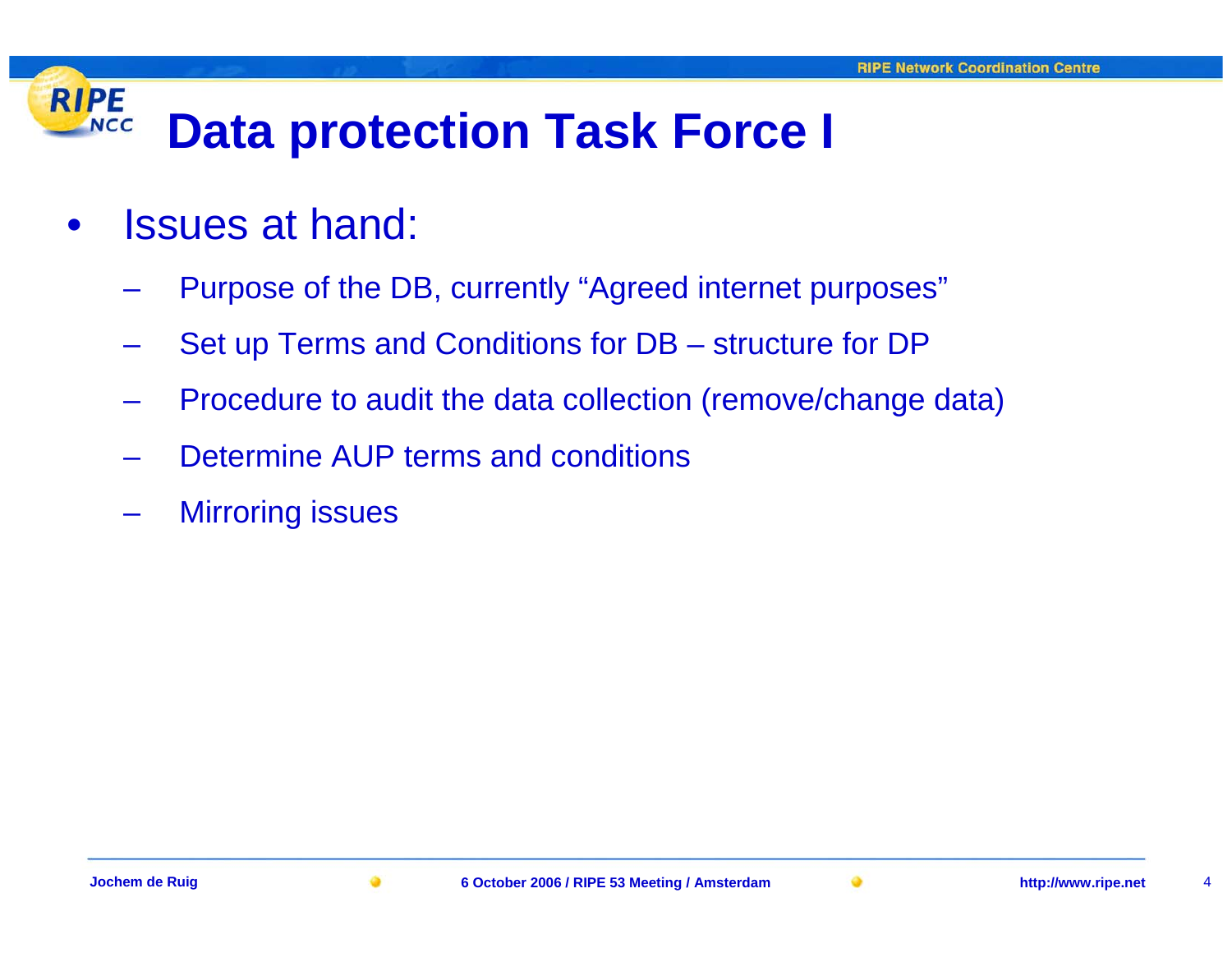#### **RIPE Data protection Task Force II NCC**

- $\bullet$  What is expected from TF?
	- Set up procedures, practices to comply with DP regulations
	- Raise awareness in the community regarding DP issues
	- Inform (and consult) the community on procedures and practices
	- To give feedback and inform on local regulation issues relating to DP
- $\bullet$  RIPE NCC will put forward proposals, BCPs and will take input from TF
- $\bullet$  RIPE NCC will take care of administration and organisation
- •Charter:<http://www.ripe.net/ripe/tf/dp/index.html>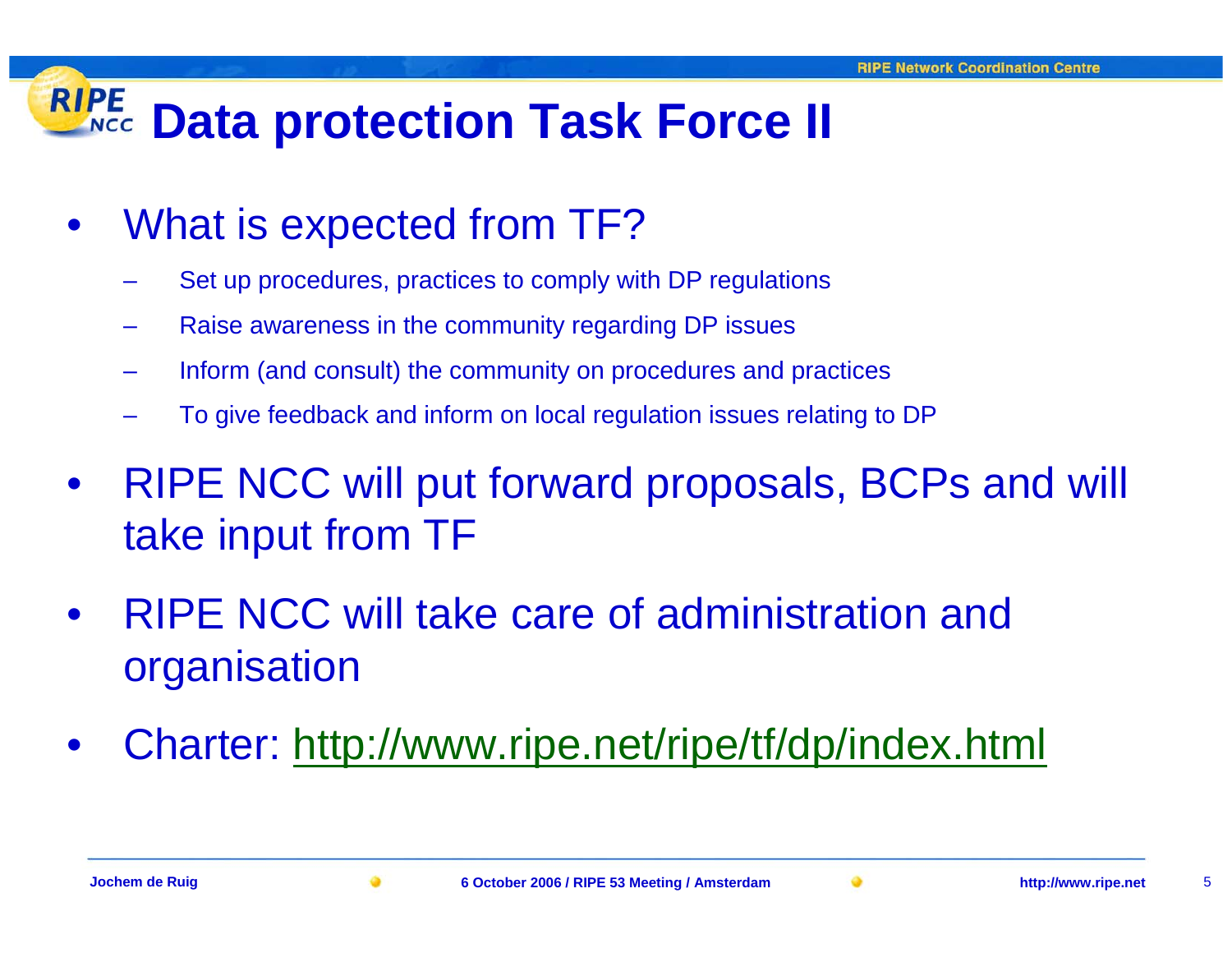# **RIPE Data protection Task Force III**

- $\bullet$ Want to participate in the TF?
- $\bullet$ Want to Chair of TF?
- $\bullet$ Send an e-mail to: jochem@ripe.net